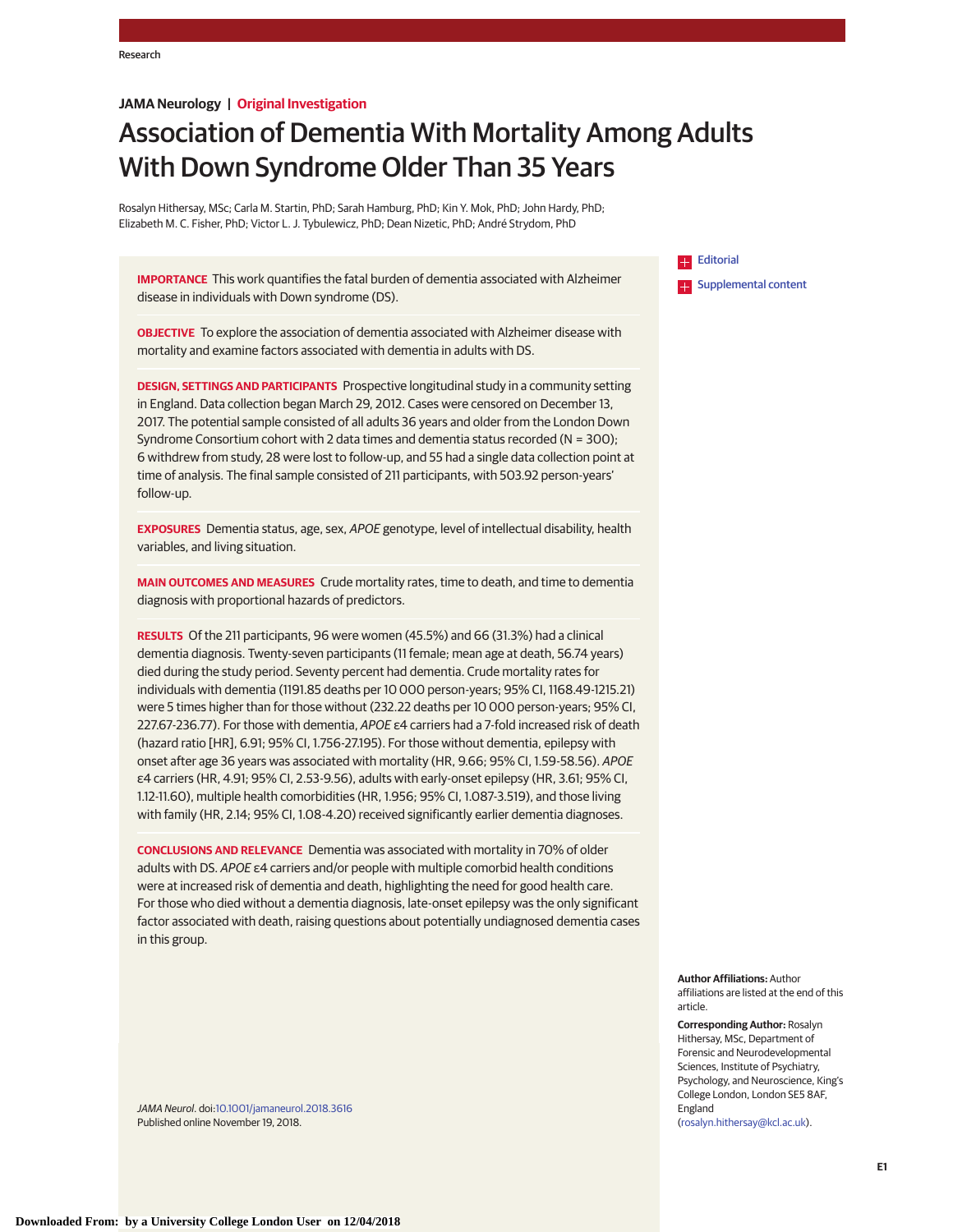own syndrome (DS) results from trisomy of chromosome 21 and is associated with multiple health and cognitive comorbidities including congenital heart defects and intellectual disability  $(ID).<sup>1</sup>$  Fifty years ago, life expectancy for those with DS was just 10 years, with congenital heart defects responsible for most deaths within the first year.<sup>2</sup> Medical advances have since increased mean survival to 63.5 years, yet people with DS still die a mean of 13 years before those without.<sup>3</sup> Respiratory diseases are now the most frequently cited primary causes of death in adults with  $DS<sub>1</sub><sup>2,3</sup>$ with evidence that reduced mobility, poor vision, and epilepsy are each associated with reduced survival in later years. $4$ However, this increasing life expectancy in DS has also revealed an exceptional risk for developing dementia, driven by the near-universal neuropathology of Alzheimer disease (AD) by adulthood.<sup>5</sup> Understanding how this disease burden is associated with mortality in this aging population is of primary importance for providing appropriate prognostic information, care, and research into potential AD treatments for those both with and without DS.

Alzheimer disease neuropathology in DS stems from triplication of the amyloid precursor protein (*APP*) gene on chromosome 21.<sup>6,7</sup> Recent mouse model research has found that triplication of other chromosome 21 genes can also increase amyloid- $\beta$  deposition and worsen cognitive deficits,<sup>8</sup> although these genes may also have different modulatory and protective roles in AD progression, as suggested by differences between DS-AD and non-DS familial early-onset AD caused by duplication of the *APP* locus alone.<sup>9</sup> The dementia burden this causes in DS is striking: the mean age of dementia diagnosis is 55 years,<sup>10</sup> and as many as 88% of this population can be expected to develop dementia by age 65 years.<sup>11</sup> However, there is great variability in the age of dementia onset, with some individuals surviving past age 60 years with no clear signs of cognitive decline.<sup>12</sup> Some dementia risk factors seen in the non-DS population similarly play a role in the variability of onset in those with DS. For example, possession of the apolipoprotein E (*APOE*) ε2 allele shows a protective influence, whereas *APOE* ε4 increases dementia risk.<sup>13</sup> Demographic factors may also influence detection of cognitive decline by caregivers; there is evidence that those who remain living with their family are likely to receive a diagnosis earlier than those in other living situations.<sup>10</sup>

Seizure development is closely linked with dementia in DS. Forty-three percent of those without a previous history of epilepsy develop seizures within a median of 2 years following dementia diagnosis, with most developing generalized tonicclonic seizures or myoclonic jerks as dementia progresses.<sup>14</sup> Long-standing epilepsy, present before dementia diagnosis, may shorten survival time after a diagnosis of dementia in individuals with DS,<sup>10</sup> and there is also evidence that taking antidementia mediation can extend survival.<sup>10</sup>

Although it has been reported that 20 times more people with DS have dementia recorded as a contributory factor on their death certificate than those without DS,<sup>15</sup> further studies are required to quantify the association that dementia has directly with mortality risk in those with DS, as well as exploring factors that may modify mortality and dementia risk in this

## **Key Points**

**Question** How does dementia status influence mortality in people with Down syndrome?

**Findings** In a longitudinal study including 211 adults with Down syndrome 36 years and older, 27 people died during follow-up (mean, 28; range, 1-65 months), and dementia was the proximate cause of death in 70% of cases. Crude mortality rates were 5 times higher in those with dementia than those without.

**Meaning** Nearly all older adults with Down syndrome now have dementia when they die, making this a vital population for researching disease progression, modifying factors, and potential treatments.

population. Better information about factors associated with dementia onset and prognosis will also support the development of clinical trials of treatments.

This study aimed to examine the effect of dementia on crude mortality rates (CMRs) in a large, representative cohort of older individuals with DS in the United Kingdom. Secondary analyses were used to evaluate the influence of additional health and demographic factors on age at death and at dementia diagnosis.

## **Methods**

## Study Design and Setting

Data were acquired as part of a large, prospective longitudinal study of cognition and health in adultswith DS in the United Kingdom.<sup>16</sup> Ethical approval was secured from the North-West Wales Research Ethics Committee (13/WA/0194). Participation in the primary study was open to all adults with DS, regardless of capacity to consent. Capacity was assessed for each participant at each time, and written informed consent was obtained from all those who were able. A consultee (typically a family member or paid carer) was appointed for individuals without capacity. The consultee was asked to sign a form to indicate their decision about the individual's inclusion based on their knowledge of the individual and their wishes, in accordance with the UK Mental Capacity Act 2005.

## **Participants**

Participants were recruited from DS support groups, care homes, existing participant databases, and National Health Services sites in England. Down syndrome status was confirmed genetically where possible (n = 193 of 211 successfully karyotyped). To be eligible for inclusion, participants were required to be 36 years or older at study entry, to have at least 2 data points (mean length of follow-up, 28.66 months; range, 1-65months). and to have their clinical dementia status known to the informant.

## Data Sources/Measurements

Data for all variables were collected as part of a prospective, longitudinal study. Medical history and demographic details were acquired through a semistructured interview with a carer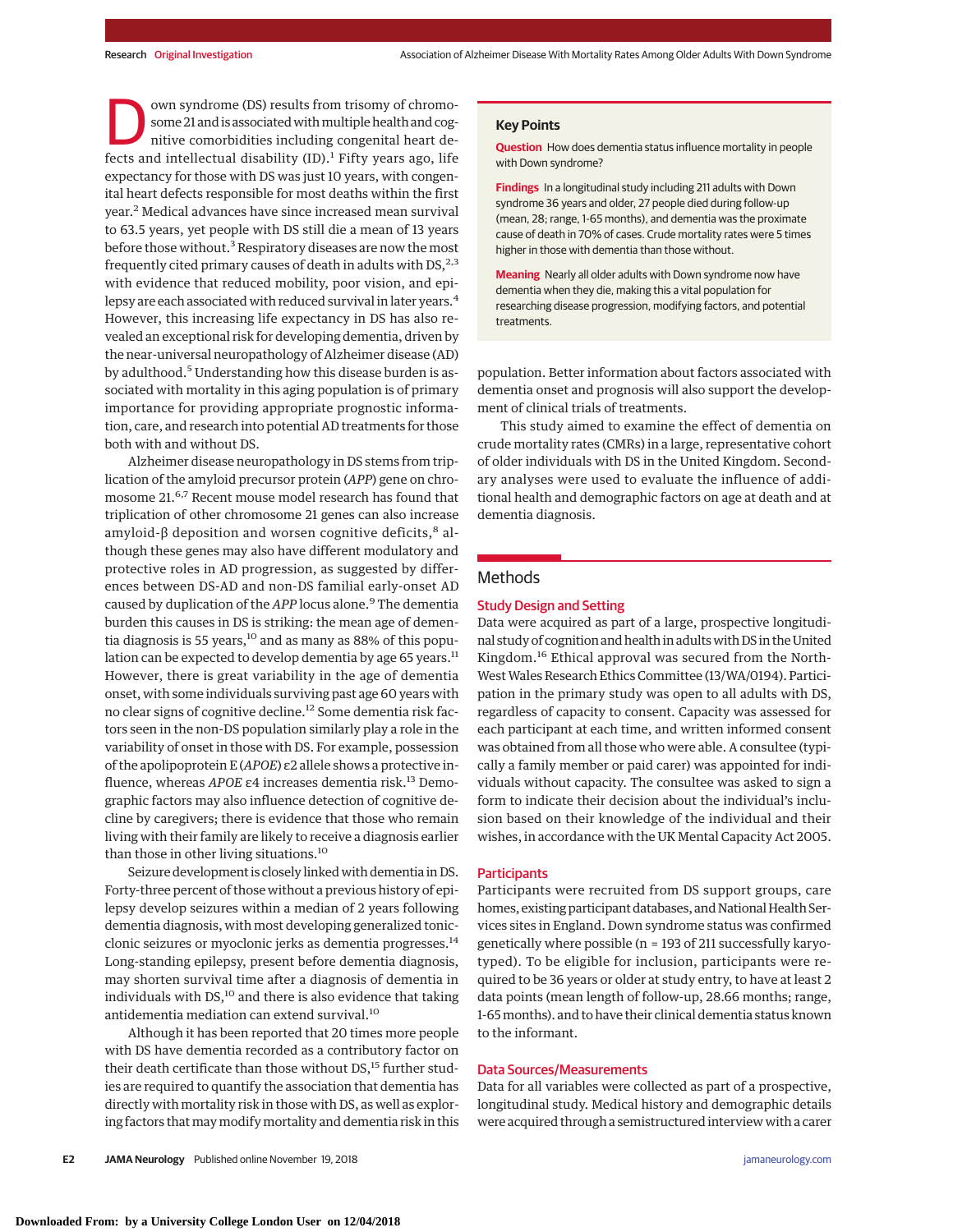|                                                          | No. (%)                    |                            |
|----------------------------------------------------------|----------------------------|----------------------------|
| Demographic                                              | No Dementia                | Dementia                   |
| Total No. (%)                                            | 145 (68.72)                | 66 (31.28)                 |
| Female                                                   | 60(41.4)                   | 36(54.5)                   |
| Level of ID                                              |                            |                            |
| Mild/moderate                                            | 119 (82.1)                 | 50 (75.8)                  |
| Severe/profound                                          | 25(17.2)                   | 10(15.2)                   |
| Missing data                                             | 1(0.7)                     | 6(9.1)                     |
| Living situation                                         |                            |                            |
| Home with family/partner                                 | 31 (21.4)                  | 46 (69.7)                  |
| Supported living/care home                               | 113(77.9)                  | 19 (28.8)                  |
| Missing                                                  | 1(0.7)                     | 1(1.5)                     |
| Age at entry, mean (SD) [range], y                       | 47.84 (7.29) [36-72]       | 53.62 (6.94) [38-67]       |
| Age at exit, mean (SD) [range], y                        | 50.23 (7.30) [38-74]       | 56.05 (7.00) [40-70]       |
| Length of follow-up, mean (SD) [range] mo                | 28.51 (10.65) [3.0-65.0]   | 28.98 (12.65) [1.0-55.0]   |
| BMI, mean (SD) [range]                                   | 30.16 (6.99) [17.78-56.80] | 30.79 (7.01) [20.40-54.00] |
| Obesity (BMI > 30)                                       | 56 (47.06)                 | 25 (53.19)                 |
| Missing data, No.                                        | 26                         | 19                         |
| Late-onset epilepsy                                      | 7(4.8)                     | 19 (28.8)                  |
| Receiving antiepilepsy medication                        | 5(71.42)                   | 14 (73.68)                 |
| Missing data, No.                                        | $\mathbf{1}$               | $\overline{2}$             |
| Early-onset epilepsy                                     | 4(2.8)                     | 4(6.1)                     |
| Receiving antiepilepsy medication                        | 4(100)                     | 4(100)                     |
| Receiving antipsychotics (all atypical)                  | 15 (10.34)                 | 10(15.15)                  |
| Hypothyroidism                                           | 63 (43.4)                  | 26 (39.4)                  |
| Cataracts                                                | 32(22.1)                   | 27 (40.9)                  |
| Congenital heart condition                               | 30(20.7)                   | 7(10.6)                    |
| APOE genotype                                            |                            |                            |
| $\epsilon$ 2: $\epsilon$ 2 or $\epsilon$ 2: $\epsilon$ 3 | 21 (14.5)                  | 8(12.1)                    |
| E3:E3                                                    | 89 (61.4)                  | 31 (47.0)                  |
| ε3:ε4 or ε4:ε4                                           | 25 (17.3)                  | 20(30.3)                   |
| $\epsilon$ 2: $\epsilon$ 4                               | 3(2.1)                     | 2(3.0)                     |
| Missing data                                             | 7(4.8)                     | 5(7.6)                     |
| ≥2 comorbid health conditions                            | 76 (52.4)                  | 34 (51.5)                  |
| Receiving antidementia medication                        | <b>NA</b>                  | 33 (50.0)                  |

Abbreviations: APOE, apolipoprotein E; BMI, body mass index (calculated as weight in kilograms divided by height in meters squared); NA, not applicable.

who knew the participant well. *APOE* genotype was confirmed via blood or saliva sample using a Thermo Fisher Scientific Taqman assay for single-nucleotide polymorphisms rs7412 and rs429358.

## **Statistics**

Crude mortality rates were calculated using total months of follow-up time for the whole sample and split by dementia status. The Kaplan-Meier method was used to examine survival time for those with and without a dementia diagnosis. To explore factors predicting mortality, Cox proportional hazard models were computed separately for those with and without dementia, using age at exit (or death) as the time variable. Each predictor variable was entered into an independent predictormodel in the first instance. Variables significantly associated with mortality were then combined in a final model, using the enter method. To explore factors associated with diagnosis of dementia, Cox regression models were computed

#### Variables

Time-to-event analyses were computed for death and dementia diagnosis. Dementia status was obtained through carer report, based on independent clinical diagnosis by participants' regular clinicians after comprehensive clinical assessment. In the United Kingdom, individuals with DS are typically diagnosed as having dementia after specialist assessment in ID services; these expert clinical diagnoses have been shown to be reliable and valid.<sup>17</sup> To confirm dementia status, 2 ID psychiatrists independently reviewed dementia symptoms for a sample of individuals blind to original clinical diagnoses using itemsmapping to*International Statistical Classification of Diseases and Related Health Problems, Tenth Revision* and *Diagnostic and Statistical Manual of Mental Disorders* (Fourth Edition) dementia criteria from the structured

using the same predictor variables but using age at diagnosis/

exit from study as the timing variable.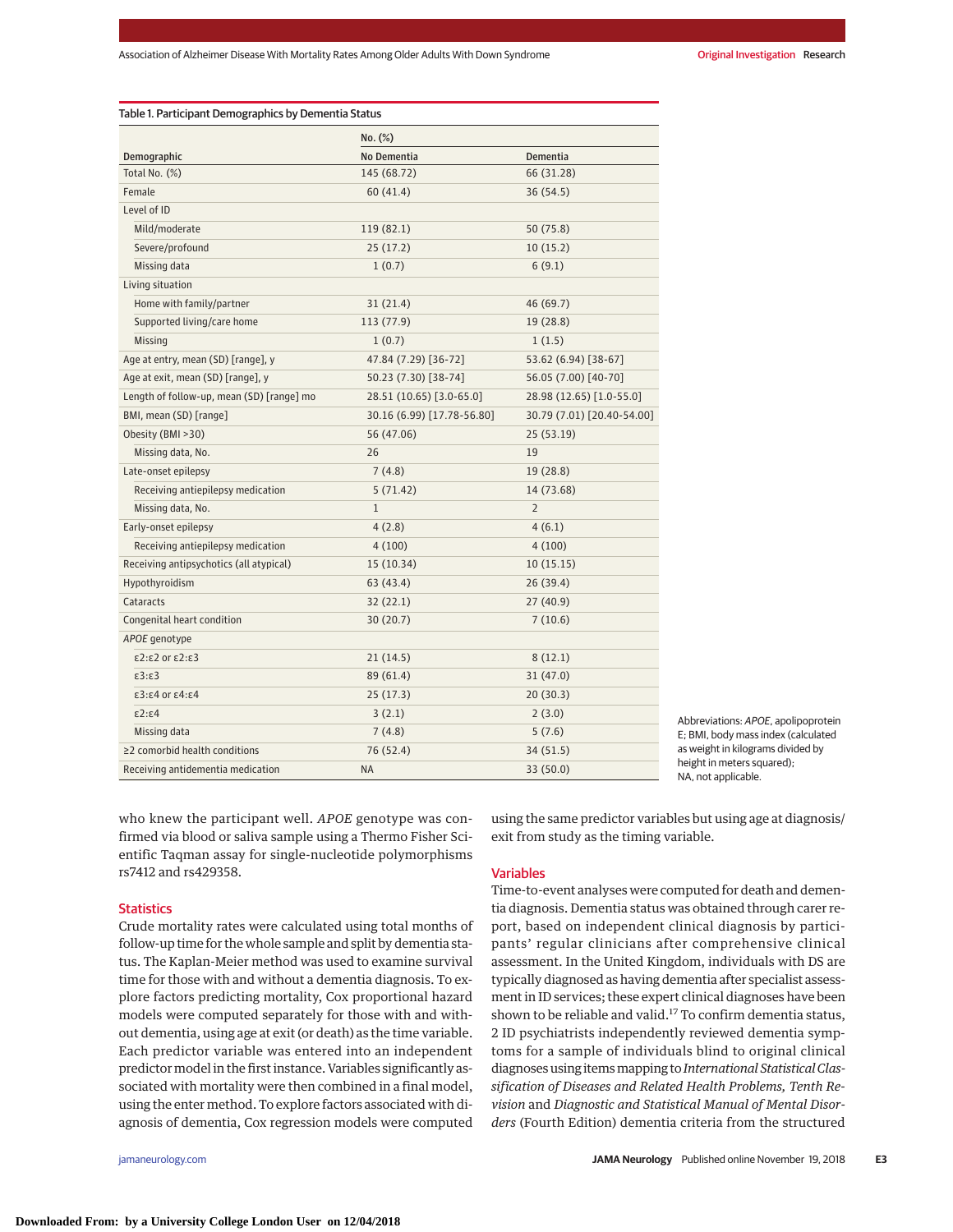Figure 1. Cumulative Survival by Dementia Status

interview of the Cambridge Examination of Mental Disorders of Older People With Down Syndrome and Others With Intellectual Disabilities.<sup>18</sup> The presence of significant cognitive decline owing to dementia was confirmed in 86% of individuals and the remaining 14% showing some degree of cognitive decline (possible dementia) (total n = 36). Because dementia is a progressive disease with a prodromal period spanning many years, individuals diagnosed during follow-up were included in the dementia group. Time variables included length in months from study entry to exit for CMR calculations and age in years at event (death or dementia diagnosis) or exit for hazard ratio calculations. The latest data collection point was used as the exit date for censored cases. Cases were censored on December 13, 2017.

Predementia level of ID was obtained via carer report of the participants' peak level of functioning, based on *International Statistical Classification of Diseases and Related Health* Problems, Tenth Revision characteristics of mild, moderate, severe, or profound ID. Categories were collapsed to produce a binary variable (mild/moderate vs severe/profound).

For the*APOE*variable, participantswere grouped for analysis such that those with 2 ε3 alleles formed the reference group, those with 1 or 2 ε2 alleles formed a second group, and those with 1 or 2 ε4 alleles formed the third group. Participants with ε2:ε4 genotype (n = 5) were excluded from *APOE*analyses owing to the opposing effects of alleles ε2 and ε4.

Living situation split those living with family from those in other living situations including supported accommodation, care homes, and residential homes. Additional factors of interest included sex, presence of early-onset (before age 20 years) and late-onset (older than 36 years) epilepsy, hypothyroidism, congenital heart defects, cataracts, dementia medication, antipsychotic medication, obesity (defined as having a body mass index greater than 30 [calculated as weight in kilograms divided by height in meters squared]), and a binary multimorbidity score ( $0 =$  none or 1 comorbid condition;  $1 = 2$ or more conditions). Health conditions included in this score and the list of drugs counted in the medication variables are listed in the eMethods of the [Supplement.](https://jama.jamanetwork.com/article.aspx?doi=10.1001/jamaneurol.2018.3616&utm_campaign=articlePDF%26utm_medium=articlePDFlink%26utm_source=articlePDF%26utm_content=jamaneurol.2018.3616)

## Results

#### Sample

Two hundred eleven people (96 women) were included in the final sample, giving 503.92 person-years of follow-up: 344.50 person-years from those without dementia and 159.42 person-years from those who received a clinical dementia diagnosis ( $n = 66$ ). The mean (SD) age of dementia diagnosis overall was 51.98 (7.09) years ( $n = 65$ , data missing from 1 participant); 50.83 (5.72) years for women; and 53.41 (8.38) years for men. Table 1 displays participant characteristics by dementia status.

## Crude Mortality Rates

Figure 1 shows the Kaplan-Meier survival function for those with and without a diagnosis of dementia; estimated median survival times were 67 and 72 years, respectively. Twenty-

**E4 JAMA Neurology** Published online November 19, 2018 **(Reprinted)** [jamaneurology.com](http://www.jamaneurology.com/?utm_campaign=articlePDF%26utm_medium=articlePDFlink%26utm_source=articlePDF%26utm_content=jamaneurol.2018.3616)



Kaplan-Meier survival curve for individuals with Down syndrome with dementia (n=66) and without dementia (n=145).

seven participants (11 women) died during the follow-up period. The median age at death was 57 years (57 years for men and 54 years for women). Nineteen participants (70.37%) had a clinical diagnosis of dementia, 9 of whom were women (47.37%). Tenmen (62.5%) and 9 women (81.8%) who died had a diagnosis of dementia. The median age at death was 57 years for those without dementia and 55 years for those with dementia. During the follow-up period, 28.78% of the dementia group (n = 19) died compared with 5.52% of those without dementia (n = 8). The CMR across the whole sample was 535.80 deaths per 10 000 person-years (95% CI, 529.30-550.30); for those with dementia, the CMR was 1191.85 deaths per 10 000 person-years (95% CI, 1168.49-1215.21); and for those without a dementia diagnosis, the CMR was 232.22 deaths per 10 000 person-years (95% CI, 227.67-236.77).

Of the 8 participants who died without a clinical diagnosis of dementia, 2 had late-onset epilepsy, and 1 was reported to be showing early signs of cognitive decline. One died at aged 50 years of a possible underlying heart condition; 2 died of respiratory diseases with no signs of decline at age 63 years and 73 years, respectively; and for 2 participants the cause of death was unknown.

## Factors Associated With Mortality by Dementia Status

Table 2 shows the Cox regression results for each independent factor split by dementia status and the final combined model for those with dementia. For individuals without a dementia diagnosis, individual Cox regressions revealed that lateonset epilepsy was the only variable associated with mortality, with a near 10-fold increase in risk. For those with a clinical diagnosis of dementia, *APOE* genotype, multimorbidity, earlyonset epilepsy, and dementia medication status were all significantly independently associated with mortality, such that presence of 1 or more *APOE* ε4 alleles, 2 or more health conditions, or early-onset epilepsy each were associated with increased mortality risk, and taking antidementia medication was associated with decreased risk. When entered into a combined model, including all significant factors, *APOE* genotype was the only factor to maintain an association at the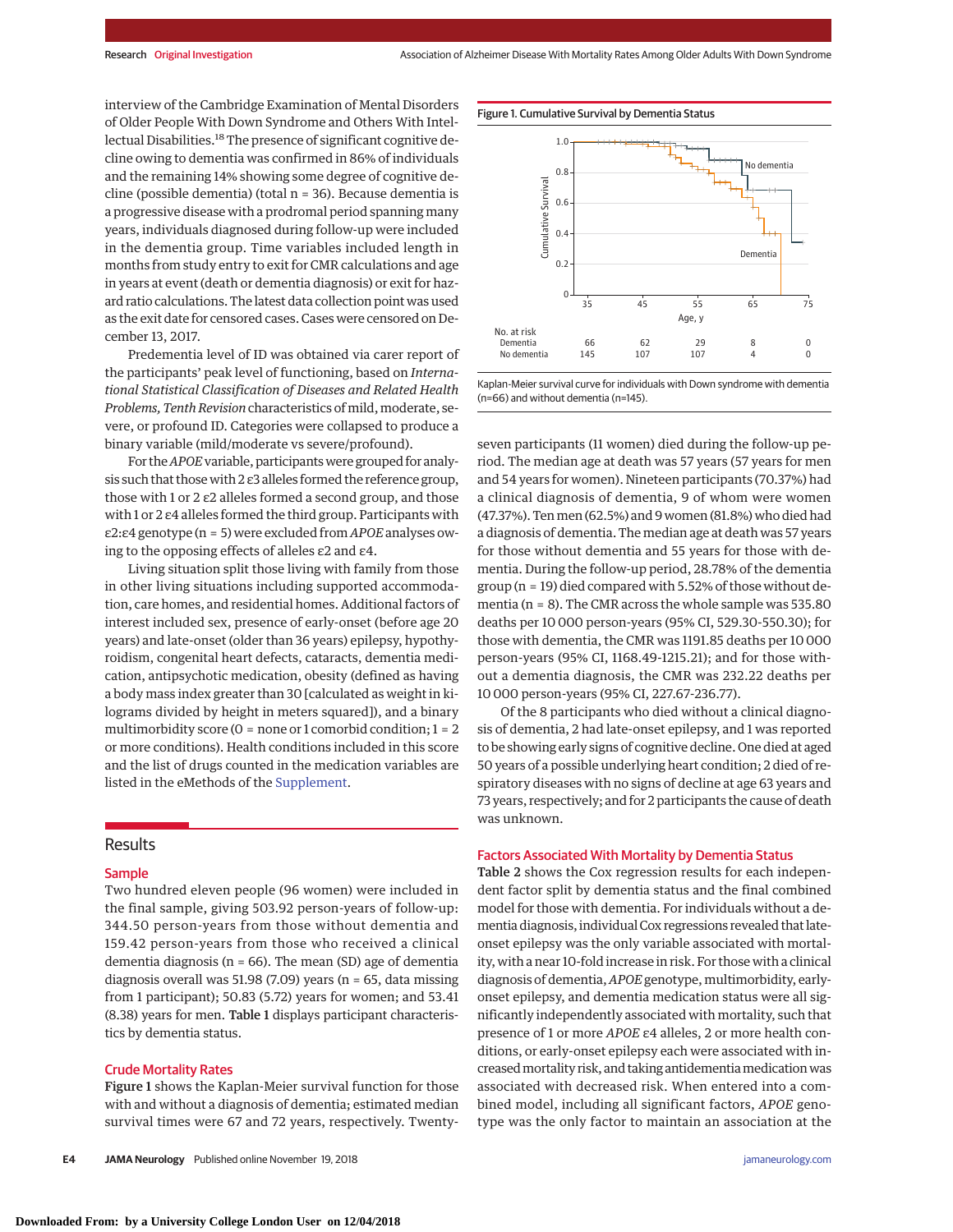| Table 2. Model Coefficients of Factors Associated With Mortality in Adults With DS |                           |                |         |                                             |
|------------------------------------------------------------------------------------|---------------------------|----------------|---------|---------------------------------------------|
| Variable                                                                           | <b>B Coefficient (SE)</b> | df             | P Value | Hazard Ratio (95% CI)                       |
| Adults with DS without<br>dementia                                                 |                           |                |         |                                             |
| Independent factors                                                                |                           |                |         |                                             |
| Sex                                                                                | 0.8(0.820)                | 1              | .33     | $2.23(0.45-1.11)$                           |
| Level of ID                                                                        | $-3.28(5.245)$            | 1              | .53     | $0.04(0-1102.73)$                           |
| Multimorbidity status                                                              | 1.12(0.767)               | 1              | .14     | 3.06 (0.68-13.77)                           |
| APOE genotype                                                                      |                           | $\overline{2}$ | .69     |                                             |
| APOE group 2 vs<br>group 3                                                         | $-0.94(1.097)$            | $\mathbf{1}$   | .39     | $0.39(0.045 - 3.35)$                        |
| APOE group 4 vs<br>group 3                                                         | $-12.49(862.96)$          | $\mathbf{1}$   | .99     | $\mathbf{0}$                                |
| Early-onset epilepsy                                                               | $-3.02(44.05)$            | $\mathbf{1}$   | .95     | $0.049$ (0-1.54 $\times$ 10 <sup>36</sup> ) |
| Late-onset epilepsy                                                                | 2.27(0.920)               | $\mathbf{1}$   | .01     | 9.66 (1.59-58.56)                           |
| Congenital heart defects                                                           | 0.29(0.856)               | $\mathbf{1}$   | .73     | $1.34(0.25 - 7.17)$                         |
| Antipsychotic<br>medication                                                        | $-0.07(1.085)$            | $\mathbf{1}$   | .95     | $0.93(0.11-7.82)$                           |
| Obesity (BMI > 30)                                                                 | 0.031(0.925)              | 1              | .97     | $1.03(0.17-6.32)$                           |
| Hypothyroidism                                                                     | 0.61(0.721)               | $\mathbf{1}$   | .40     | 1.84 (0.45-7.56)                            |
| Cataracts                                                                          | 0.06(0.740)               | $\mathbf{1}$   | .94     | $1.06(0.25-4.52)$                           |
| Adults with DS and<br>dementia                                                     |                           |                |         |                                             |
| Independent factors                                                                |                           |                |         |                                             |
| Sex                                                                                | $-0.32(0.495)$            | 1              | .52     | $0.73(0.28-1.91)$                           |
| Level of ID                                                                        | $-0.12(0.772)$            | $\mathbf{1}$   | .89     | $0.90(0.20-4.08)$                           |
| Multimorbidity status                                                              | 1.24(0.530)               | $\mathbf{1}$   | .02     | $(1.23 - 9.80)$                             |
| APOE genotype                                                                      |                           | $\overline{2}$ | .01     |                                             |
| APOE group 2 vs<br>group 3                                                         | $-0.28(0.809)$            | $\mathbf{1}$   | .73     | $0.75(0.15-3.68)$                           |
| APOE group 4 vs<br>group 3                                                         | 1.75(0.637)               | 1              | .006    | 5.74 (1.65-19.99)                           |
| Early-onset epilepsy                                                               | 1.87(0.805)               | $\mathbf{1}$   | .02     | 6.50 (1.34-31.47)                           |
| Late-onset epilepsy                                                                | 0.59(0.490)               | $\mathbf{1}$   | .23     | $1.80(0.69-4.69)$                           |
| Congenital heart<br>defects                                                        | $-0.45(1.036)$            | 1              | .67     | $0.64(0.08-4.87)$                           |
| Antipsychotic<br>medication                                                        | 0.532(0.586)              | $\mathbf 1$    | .36     | $1.70(0.54-5.37)$                           |
| Obesity (BMI > 30)                                                                 | $-1.078(0.692)$           | 1              | .12     | $0.34(0.09-1.32)$                           |
| Hypothyroidism                                                                     | $-0.06(0.506)$            | $\mathbf{1}$   | .90     | $0.94(0.35-2.53)$                           |
| Cataracts                                                                          | 0.44(0.484)               | $\mathbf{1}$   | .36     | $1.55(0.60-4.01)$                           |
| Dementia medication<br>status                                                      | $-1.47(0.560)$            | 1              | .009    | $0.23(0.08-0.69)$                           |
| Final model                                                                        |                           |                |         |                                             |
| Multimorbidity status                                                              | 1.27(0.704)               | $\mathbf 1$    | .07     | 3.57 (0.90-14.20)                           |
| APOE genotype                                                                      |                           | $\overline{2}$ | .009    |                                             |
| APOE group 2 vs 3                                                                  | $-0.73(0.857)$            | $\mathbf 1$    | .39     | $0.48(0.09-2.58)$                           |
| APOE group 4 vs 3                                                                  | 1.93(0.699)               | $\mathbf 1$    | .006    | 6.91 (1.76-27.20)                           |
| Early-onset epilepsy                                                               | 1.57(0.896)               | $\mathbf 1$    | .08     | 4.79(0.83-27.69)                            |
| Dementia medication<br>status                                                      | $-0.97(0.689)$            | $\mathbf 1$    | .16     | $0.38(0.10-1.46)$                           |

Abbreviations: APOE, apolipoprotein E; BMI, body mass index (calculated as weight in kilograms divided by height in meters squared); ID, intellectual disability.

*P* < .05 level. The presence of at least 1 *APOE* ε4 allele was associated with increased mortality risk nearly 7-fold compared with those with 2 *APOE*ε3 alleles. In our sample, sex was not statistically significantly associated with mortality for those with or without dementia.

## Factors Associated With Age at Dementia Diagnosis

Sex (women diagnosed earlier), *APOE* genotype, multimorbidity, early-onset epilepsy, and living situation were found to

be independently associated with age at dementia diagnosis. All but sex remained significantly associated in the combined model (Table 3, with hazard functions in Figure 2). Increased risk for developing dementia was seen for those carrying at least 1 *APOE* ε4 allele (5-fold increase compared with 2 *APOE*ε3 alleles), having 2 ormore comorbid health conditions (2-fold increase), and having early-onset epilepsy (near 4-fold increase). Those living with family were diagnosed at an earlier age. In this sample, carrying an *APOE* ε2 allele was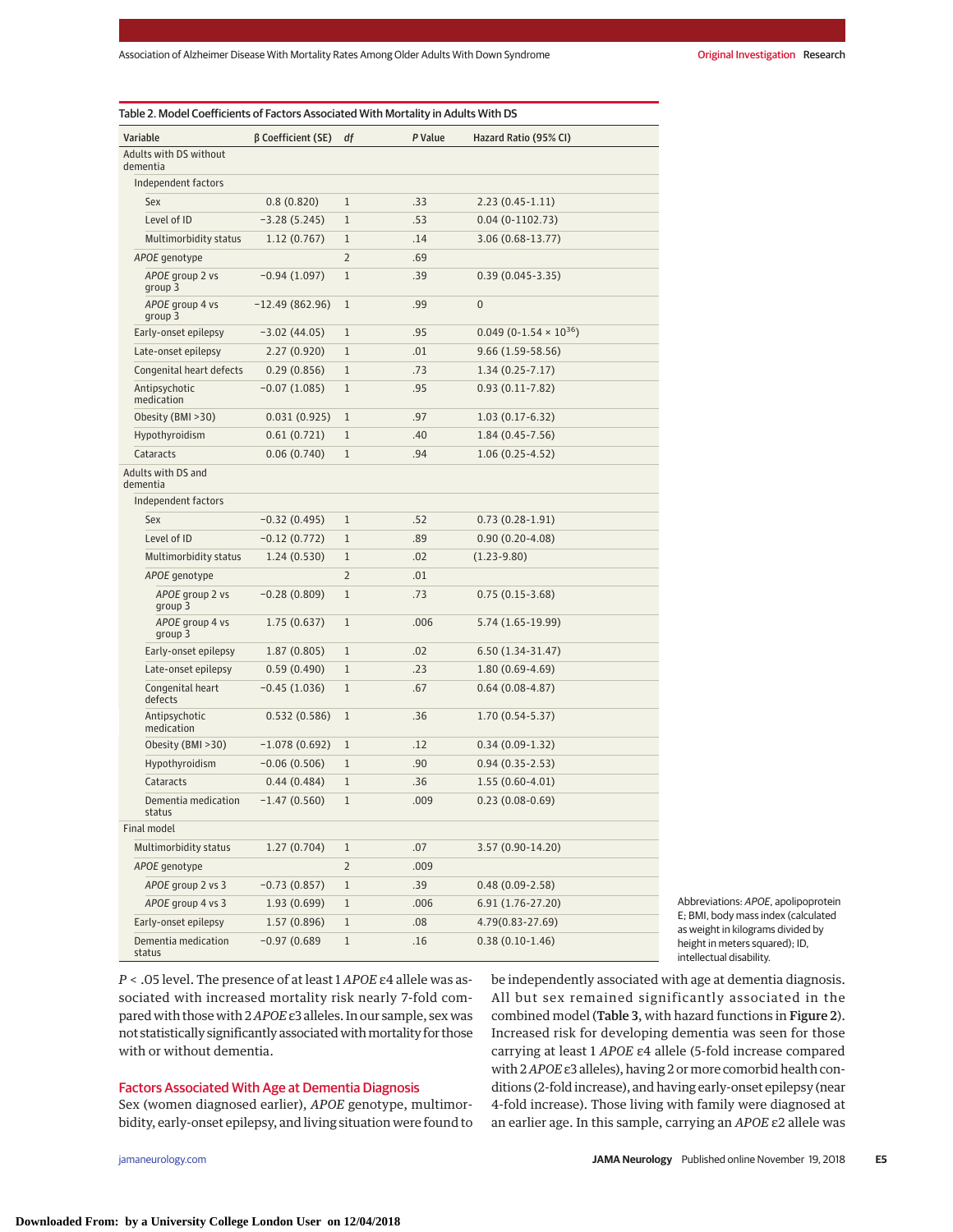| Variable                                           | <b>B</b> Coefficient<br>(SE)   | df             | P Value | Hazard Ratio (95% CI) |
|----------------------------------------------------|--------------------------------|----------------|---------|-----------------------|
| Independent<br>factors associated<br>with dementia |                                |                |         |                       |
| Sex (women vs<br>men)                              | $-0.581(0.253)$                | $\mathbf{1}$   | .02     | $0.56(0.34-0.92)$     |
| Level of ID                                        | 0.265(0.352)                   | $\mathbf{1}$   | .45     | $1.30(0.65 - 2.60)$   |
| Early-onset<br>epilepsy                            | 1.716(0.532)                   | $\mathbf{1}$   | .001    | 5.56 (1.96-15.79)     |
| Multimorbidity<br>status                           | 0.531(0.254)                   | $\mathbf{1}$   | .04     | $1.70(1.03-2.80)$     |
| Congenital<br>heart defect                         | $-0.294(0.402)$                | $\mathbf{1}$   | .46     | $0.75(0.34-1.64)$     |
| APOE genotype                                      |                                | $\overline{2}$ | < .001  |                       |
| APOE group 2 vs -0.245 (0.4)<br>group 3            |                                | $\mathbf{1}$   | .54     | $0.78(0.36 - 1.71)$   |
| APOE group 4 vs<br>group 3                         | 1.56(0.324)                    | $\mathbf{1}$   | < .001  | 4.76 (2.52-8.97)      |
| Cataracts                                          | 0.339(0.253)                   | $\mathbf{1}$   | .18     | $1.40(0.85 - 2.30)$   |
| Living situation<br>(family vs other)              | 1.053(0.29)                    | $\mathbf{1}$   | < 0.01  | $2.87(1.62 - 5.06)$   |
| Antipsychotic<br>medication                        | 0.061(0.346)                   | $\mathbf{1}$   | .86     | $1.06(0.54-2.10)$     |
| Obesity (BMI > 30)                                 | 0.308(0.298)                   | $\mathbf{1}$   | .30     | $1.36(0.76-2.44)$     |
| Hypothyroidism                                     | 0.133(0.255)                   | $\mathbf{1}$   | .60     | $1.14(0.69-1.88)$     |
| Final model                                        |                                |                |         |                       |
| Sex (women vs<br>men)                              | 0.391(0.283)                   | $\mathbf{1}$   | .17     | $1.48(0.85 - 2.58)$   |
| Living situation<br>(family vs<br>other)           | 0.758(0.346)                   | $\mathbf{1}$   | .03     | $2.14(1.08-4.20)$     |
| Early-onset<br>epilepsy                            | 1.284 (0.596)                  | $\mathbf{1}$   | .03     | $3.61(1.12-11.60)$    |
| Multimorbidity<br>status                           | 0.671(0.3)                     | $\mathbf{1}$   | .03     | $1.96(1.09-3.52)$     |
| APOE genotype                                      |                                | $\overline{2}$ | < .001  |                       |
| group 3                                            | APOE group 2 vs -0.543 (0.433) | $\mathbf{1}$   | .21     | $0.58(0.25-1.36)$     |
| APOE group 4 vs<br>group 3                         | 1.593(0.339)                   | $\mathbf{1}$   | < 0.01  | 4.92 (2.53-9.56)      |

Abbreviations: APOE, apolipoprotein E; BMI, body mass index (calculated as weight in kilograms divided by height in meters squared); ID, intellectual disability.

not found to be protective compared with those with 2 *APOE* ε3 alleles (*P* = .36).

## Discussion

This study examined the effect of dementia diagnosis on mortality in a representative cohort of adults with DS in England. Dementia was the proximate cause of death in 70% of our sample overall: 10 men (62.5%) and 9 women (81.8%) had dementia when they died. At least 3 of 8 participants who died without a dementia diagnosis showed signs of cognitive decline and/or seizures; thus, this proportion may be even higher.

These results compare strikingly with mortality statistics for England and Wales: dementia of any subtype is mentioned in 17.5% of death certificates for those 65 years and older; and older than 80 years, dementia is the leading cause of death for 14% and 22% of male and female deaths respectively.<sup>19,20</sup> In our sample, crude mortality was increased 5-fold for those with dementia (CMR with dementia, 1191.85 deaths per 10 000 person-years vs CMR without dementia, 232.22 deaths per 10 000 person-years), giving a similar mortality rate for those with dementia to that reported for AD dementia in the non-DS population (1070 deaths per 10 000 person-years).<sup>21</sup>

In our sample, we found no clear differences in mortality between men and women, matching previous work showing similar ages at death in men and women with DS.<sup>2</sup> Women were diagnosed as having dementia up to 3 years earlier than men. This pattern has been previously reported in adults with DS in the United Kingdom<sup>10</sup>; however, our findings only held when sex was considered as an independent factor. In the final model, including *APOE*genotype,multimorbidity, living situation and early-onset epilepsy, the influence of sex on dementia diagnosis was lost.

Seizures are a common feature of AD in those with and without DS, occurring in a quarter of patients without DS with  $AD^{22}$  and 40% of patients with DS and AD.<sup>14</sup> However, lateonset epilepsy was also noted in 7 people (4.8%) without a dementia diagnosis in our study, increasing mortality risk 10 fold. For those without dementia, late-onset epilepsy was the only factor associated with mortality. This raises the question of whether seizures can begin in the absence of other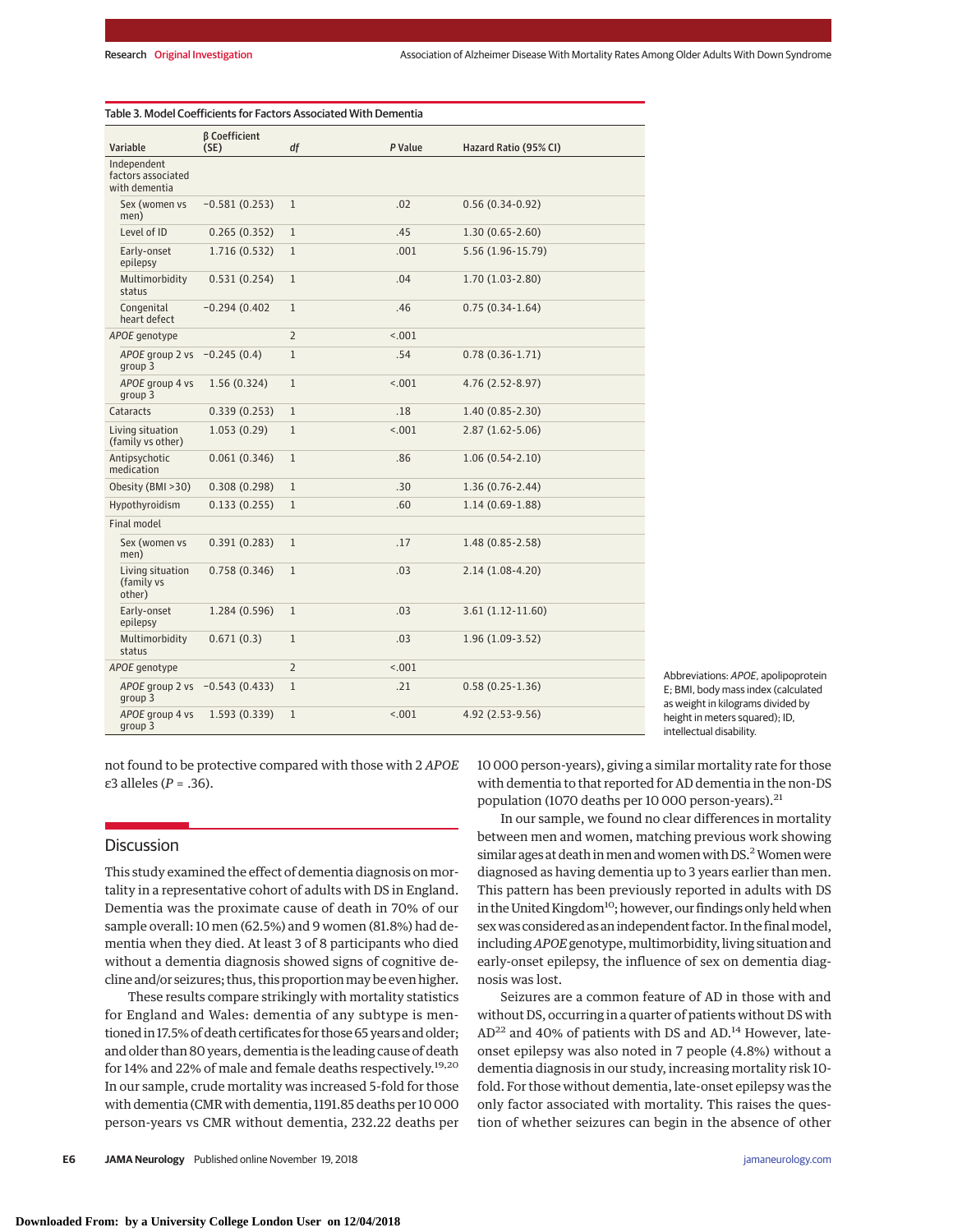

#### Figure 2. Proportional Hazards of Dementia Predictors

Hazard functions for variables associated with dementia diagnosis in Down syndrome.

features of dementia in individuals with DS or whether these 7 individuals had significant AD pathology and neurological symptoms but had yet to receive a formal dementia diagnosis. While preexisting ID can make it challenging for decline to be identified in this population, detailed clinical assessments have been found to be robust and valid for those with DS,17 and a range of sensitive cognitive batteries have been developed within the past 10 years.<sup>16,23-25</sup> Baseline assessments completed in early adulthood can help to serve as each individual's reference point, allowing decline to be identified on an individual level in this highly variable population.<sup>26</sup>

For people with DS and dementia, carrying at least 1 *APOE* ε4 allele was associated with increased mortality risk 7-fold. These results suggest people with DS may be particularly vulnerable to the effects of *APOE*ε4 because *APOE*ε4 carriers with AD in the non-DS population show little difference to noncarriers with AD in disease progression or mortality.27,28 Our data confirm some of the other associations with mortality previously observed, including the deleterious effect of epilepsy and the potentially beneficial effect of currently available medication such as acetyl-choline esterase inhibitors.<sup>29</sup> However, other associationswere not observed: antipsychotics have been found

to double mortality risk in people with dementia in the non-DS population,30 yet in our sample we did not find a statistically significant association between antipsychotic use and death in those with or without dementia. Similarly, obesity had no discernible association with death or dementia onset in this study. Our data are from a comparatively small group, with a maximum follow-up time of 65months. Further research using larger samples over longer periods of time would be valuable to clarify whether these reflect genuine differences in risk in the DS population or simply reflect a lack of power for identifying multiple risk factors in this sample.

*APOE* ε4 genotype, early-onset epilepsy, multimorbidity, and living with family were all associated with earlier dementia diagnoses. Previous studies have shown that *APOE* genotype influences dementia risk in DS in much the same way as in the non-DS population. Similarly, epilepsy has been found to increase risk of AD in the general population, with adults with epilepsy younger than 65 years nearly 40 times more likely and those older than 65 years nearly 7 times more likely to be diagnosed as having AD.<sup>31</sup> Aside from known vascular risk factors, combined health comorbiditiesmay also increase dementia risk in those without DS, suggesting a role for poor general health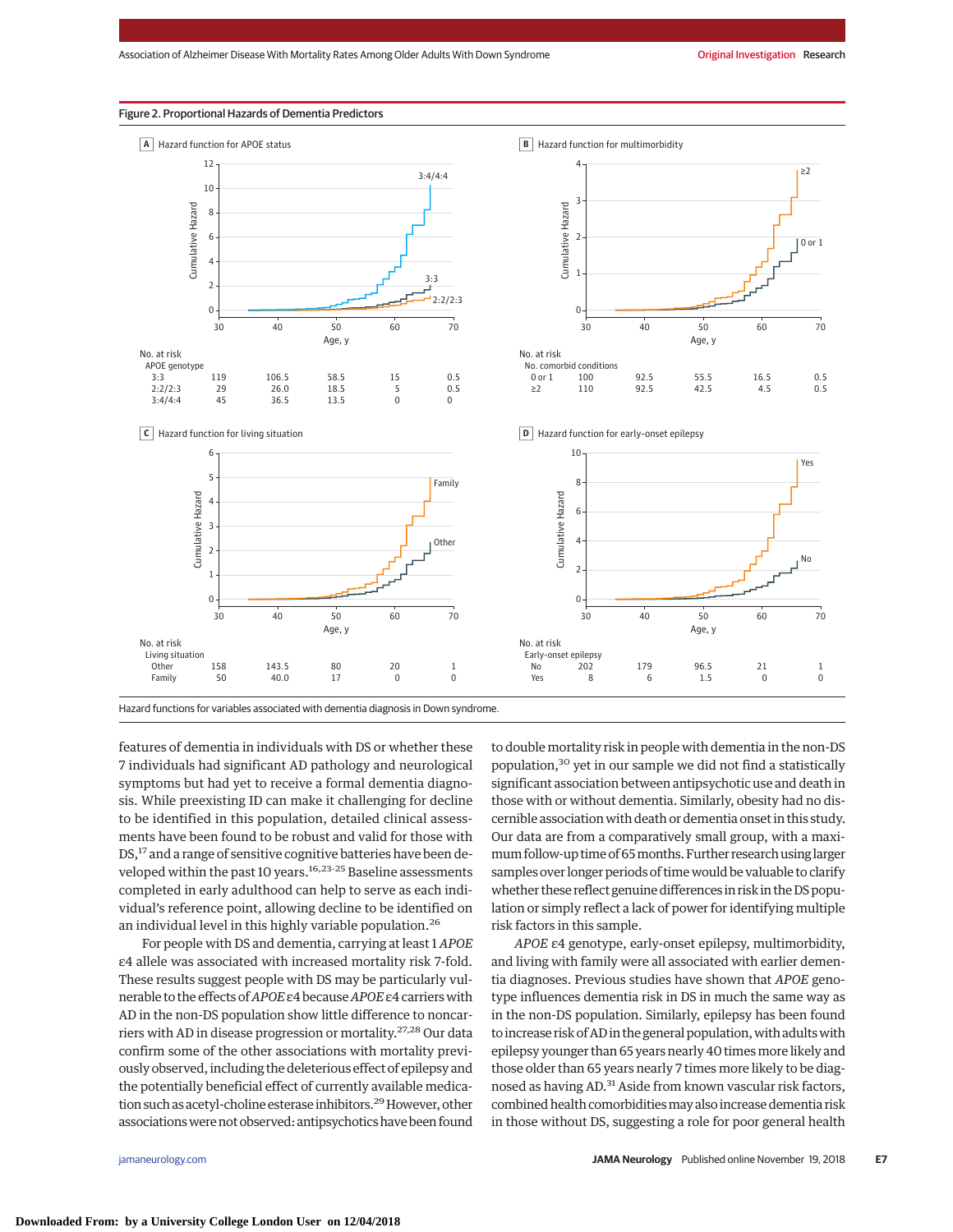in dementia risk.<sup>32</sup> A further explanation could be that increased interaction with health care services for those with multiple health conditions and increased awareness of change for those living with family may make these groups more likely to receive a dementia assessment and subsequent diagnosis rather than increasing risk of dementia per se.

Because multimorbidity was associated with increased dementia risk and mortality in those who received dementia diagnoses, our results also highlight the need for effective recognition and treatment of common health comorbidities in DS. Individuals with ID experience significant health inequalities, $33$  and evidence suggests that incentivizing general practitioners to offer comprehensive ID health checks increases the number of specific health assessments completed and may thus reduce said health inequalities.<sup>34</sup> Given that several of the comorbidities we included are treatable, such health checks could have longer-term positive effects than have previously been assessed.

Limitations

Our data were collected as part of a prospective, longitudinal study of adults with DS, providing extensive health informa-

#### ARTICLE INFORMATION

**Accepted for Publication:** September 20, 2018. **Published Online:** November 19, 2018. doi[:10.1001/jamaneurol.2018.3616](https://jama.jamanetwork.com/article.aspx?doi=10.1001/jamaneurol.2018.3616&utm_campaign=articlePDF%26utm_medium=articlePDFlink%26utm_source=articlePDF%26utm_content=jamaneurol.2018.3616)

**Open Access:** This is an open access article distributed under the terms of the [CC-BY License.](https://jamanetwork.com/journals/jamaneurology/pages/instructions-for-authors/?utm_campaign=articlePDF%26utm_medium=articlePDFlink%26utm_source=articlePDF%26utm_content=jamaneurol.2018.3616#SecOpenAccess) © 2018 Hithersay R et al.JAMA Neurology.

**Author Affiliations:** Department of Forensic and Neurodevelopmental Sciences, Institute of Psychiatry, Psychology and Neuroscience, King's College London, London, England (Hithersay, Startin, Hamburg, Strydom); Division of Psychiatry, University College London, London, England (Hithersay, Startin, Hamburg, Strydom); London Down Syndrome Consortium, London, England (Hithersay, Startin, Hamburg, Mok, Hardy, Fisher, Tybulewicz, Nizetic, Strydom); Department of Neurodegenerative Disease, Institute of Neurology, University College London, London, England (Mok, Hardy); Division of Life Science, Hong Kong University of Science and Technology, Hong Kong, Special Administrative Region of China (Mok); Reta Lila Weston Institute, Institute of Neurology, University College London, London, England (Hardy); Department of Neuromuscular Diseases, Institute of Neurology, University College London, London, England (Fisher); The Francis Crick Institute, London, England (Tybulewicz); Imperial College, London, England (Tybulewicz); Lee Kong Chian School of Medicine, Nanyang Technological University, Singapore (Nizetic); Blizard Institute, Barts and the London School of Medicine, Queen Mary University of London, London, England (Nizetic).

**Author Contributions:** Dr Strydom and Ms Hithersay had full access to all the data in the study and take responsibility for the integrity of the data and the accuracy of the data analysis. Concept and design: Hithersay, Hardy, Nizetic, Strydom.

Acquisition, analysis, or interpretation of data: Hithersay, Startin, Hamburg, Mok, Hardy, Fisher, Tybulewicz, Strydom.

Drafting of the manuscript: Hithersay, Hamburg. Critical revision of the manuscript for important intellectual content: Hithersay, Startin, Mok, Hardy, Fisher, Tybulewicz, Nizetic, Strydom. Statistical analysis: Hithersay. Obtained funding: Hardy, Fisher, Tybulewicz, Nizetic, Strydom. Administrative, technical, or material support: Hithersay, Mok, Hardy, Strydom. Supervision: Startin, Hardy, Strydom.

**Conflict of Interest Disclosures:** None reported.

**Funding/Support:** This research was supported by the National Institute for Health Research networks (mental health, dementias, and neurology) and participating National Health Services trusts. This work was funded by a Wellcome Trust Strategic Award (grant number 098330/Z/12/Z) conferred on the London Down Syndrome Consortium. Dr Tybulewicz was supported by the Francis Crick Institute which receives its core funding from Cancer Research UK (FC001194), the UK Medical Research Council (FC001194), and the Wellcome Trust (FC001194). Dr Nizetic is also supported by the National Medical Research Council Singapore (NMRC/CIRG/1438/2015).

**Role of the Funder/Sponsor:** The funding sources had no role in the design and conduct of the study; collection, management, analysis, and interpretation of the data; preparation, review, or approval of the manuscript; and decision to submit the manuscript for publication.

**Additional Contributions:** We thank all the participants who contributed their time and information for this study. We also thank our National Health Services network of sites that helped to identify participants. The London Down Syndrome (LonDownS) Consortium principal investigators are Andre Strydom (chief investigator), PhD, Department of Forensic and Neurodevelopmental Sciences, Institute of Psychiatry, Psychology and Neuroscience, King's

tion and cognitive assessments for the individuals. While our sample is large for a study of such detail, we acknowledge that the numbers included are relatively small for an epidemiologic study. Health data were collected via informant report, which may be influenced by reporter bias, their memory, and the relationship between the informer and the individual with Down syndrome.

## **Conclusions**

Our study shows that most adults with DS now have dementia when they die and are affected by some of the same factors associated with dementia (such as *APOE* genotype) as we see in the non-DS population. These findings support the urgent need for clinical trials of treatments to prevent or delay dementia in those with DS. Finally, we hope that our findings can improve clinical care by identifying factors associated with increased risk for dementia and mortality risk in this population, suggesting the potentially beneficial effects of existing medication options and helping clinicians provide prognostic information for their patients with DS.

> College London, London, England, and Division of Psychiatry, University College London, London, England; Elizabeth Fisher, PhD, Department of Neurodegenerative Disease, University College London Institute of Neurology, London, England; Dean Nizetic, PhD, Blizard Institute, Barts and the London School of Medicine, Queen Mary University of London, London, England, and Lee Kong Chian School of Medicine, Nanyang Technological University, Singapore, Singapore; John Hardy, PhD, Reta Lila Weston Institute, Institute of Neurology, University College London, London, England, and UK Dementia Research Institute at University College London, London, England; Victor Tybulewicz, PhD, Francis Crick Institute, London, England, and Department of Medicine, Imperial College London, London, England; and Annette Karmiloff-Smith, PhD, Birkbeck University of London, London, England (deceased). Students who all helped with data collection, entry, or checking during a placement with LonDownS were Nidhi Aggarwal, Amy Davies, Lucy Fodor-Wynne, Bryony Lowe, and Erin Rodger and Kate Thurlow, BSc. They received travel expenses for work conducted during the study. Sarah Pape, PhD, (Clinical Research Fellow, Kings College London, London, England) helped with checking medication data while working with LonDownS. Tamara Al-Janabi, PhD, managed the LonDownS project as a whole. No compensation was received from a funding sponsor for such contributions.

#### **REFERENCES**

**1**. Bittles AH, Bower C, Hussain R, Glasson EJ. The four ages of Down syndrome. Eur J Public Health. 2007;17(2):221-225. doi[:10.1093/eurpub/ckl103](https://dx.doi.org/10.1093/eurpub/ckl103)

**2**. Englund A, Jonsson B, Zander CS, Gustafsson J, Annerén G. Changes in mortality and causes of death in the Swedish Down syndrome population. Am J Med Genet A. 2013;161A(4):642-649. doi[:10](https://dx.doi.org/10.1002/ajmg.a.35706) [.1002/ajmg.a.35706](https://dx.doi.org/10.1002/ajmg.a.35706)